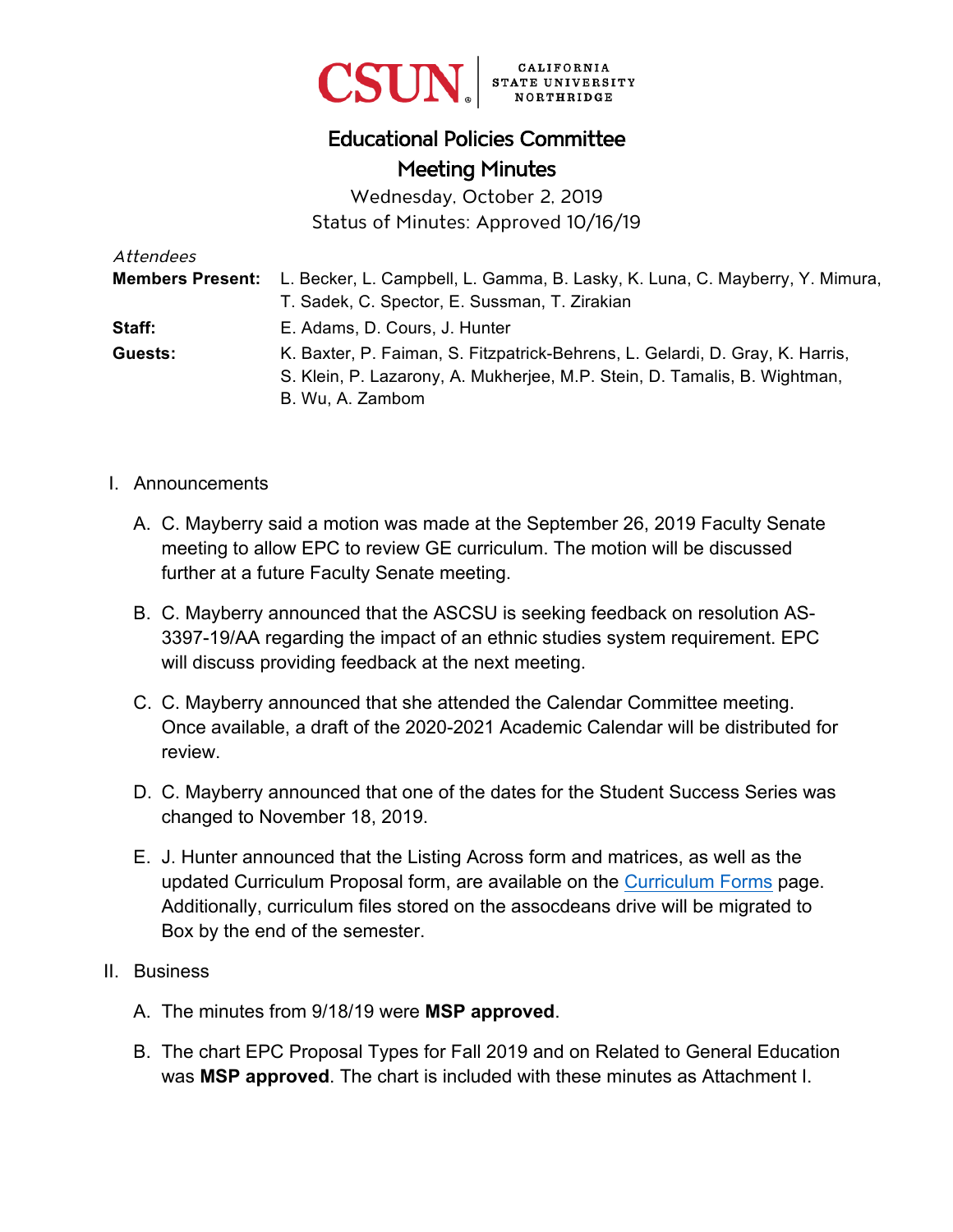C. Previously Offered Experimental Topics

*The following items were informational and not voted on (effective Spring 2020).*

#### **David Nazarian College of Business and Economics**

1. BUS 496BH – Systems Thinking for Organizations (3)

#### **Michael D. Eisner College of Education**

2. DEAF 496B – Black Deaf Communities (3)

#### **College of Social and Behavioral Sciences**

- 3. HIST 396G Game of Thrones and Historical Analogues (3)
- 4. HIST 496MN The United States and the War in Iraq, 2003-11 (3)
- D. Early Implementation

## **College of Health and Human Development**

## *Nursing*

## *New Course*

1. NURS 422/L – Advanced Medical Surgical Nursing and Clinical Laboratory (4/4). **MSP approved**.

## *Course Modifications*

- 2. NURS 315 Pharmacology and Self-Care Agency (2). **MSP approved**.
- 3. NURS 427/L Dynamics of Nursing Leadership and Leadership in Nursing Lab (3/2). **MSP approved**.

## *Program Modification*

4. Nursing, B.S. – Accelerated Option. **MSP approved**.

#### **Mike Curb College of Arts, Media, and Communication**  *Communication Studies*

## *Course Modification*

5. COMS 400C – Directing Oral Performance (3). **Tabled** for clarification of early implementation justification, SLOs/assessment, graduate credit differentiation, frequency of class meetings due to changing classification from C-77 to C-4.

#### **College of Science and Mathematics**

## *Biology*

## *New Course*

- 6. BIOL 213 Human Anatomy for Health Sciences (3). **Tabled** for corrections to syllabus, addition of the selected bibliography, and consultation with the College of Health and Human Development.
- E. College of Science and Mathematics

## *Biology*

## *New Courses*

1. BIOL 218/L – Microbes and People and Lab (2/1). **Tabled** for corrections to the syllabus, addition of the selected bibliography and assessment narrative or matrix demonstrating how the course SLOs align with the GE SLOs.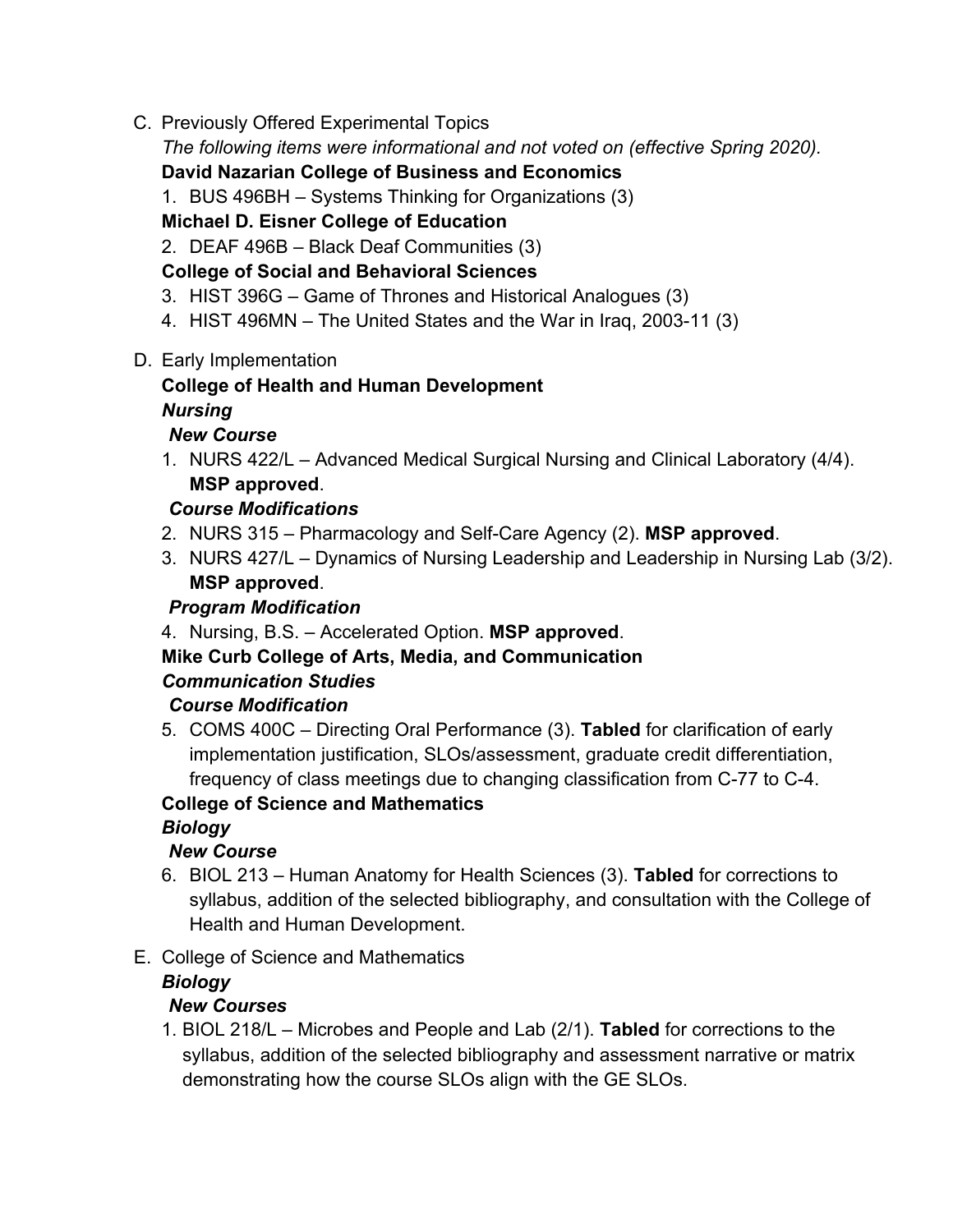2. BIOL 292/L – Wild SoCal and Field Studies (2/1). **Tabled** for addition of selected bibliography.

### *Chemistry and Biochemistry Program Modifications*

- 3. Biochemistry, B.S. **MSP approved**.
- 4. Chemistry, B.A. **MSP approved**.
- 5. Chemistry, B.S. **MSP approved**.

## *Geological Sciences*

## *Course Modification*

6. GEOL 110 – Earth and Life Through Time (3). **MSP approved**.

## *New Courses*

- 7. GEOL 113 Earth and Life Through Time (2)**. Tabled** for addition of selected bibliography.
- 8. GEOL 117/L Geological Disasters and Lab (2/1). **MSP approved** with revisions.

#### *Physics and Astronomy New Course*

9. ASTR 154 – Elementary Astronomy (2). **Tabled** for updated matrix.

## *Course Modification*

10. ASTR 301 – The Dynamical Universe (3). **MSP approved** with revisions.

11. PHYS 365 – Experimental Physics I (2). **MSP approved**.

## *Mathematics*

## *New Courses*

- 12. MATH 444 Statistical Modeling (3). **Tabled** for corrections to the syllabus and addition of the selected bibliography.
- 13. MATH 445 Statistical Foundations to Machine Learning (3). **Tabled** for corrections to the syllabus and addition of the selected bibliography.

## F. College of Humanities

*The following item was informational and not voted on.*

- 1. Change Ownership of RUSS Courses and Minor from Liberal Studies to Modern and Classical Languages and Literatures
- G. College of Humanities

## *English*

## *Program Modification*

1. English, B.A. – Subject Matter Program for the Single Subject Credential. **MSP approved**.

## *Jewish Studies*

## *Course Modification*

2. JS 390CS – Non-Profit Internship in the Jewish Community (3). **MSP approved**. *Philosophy*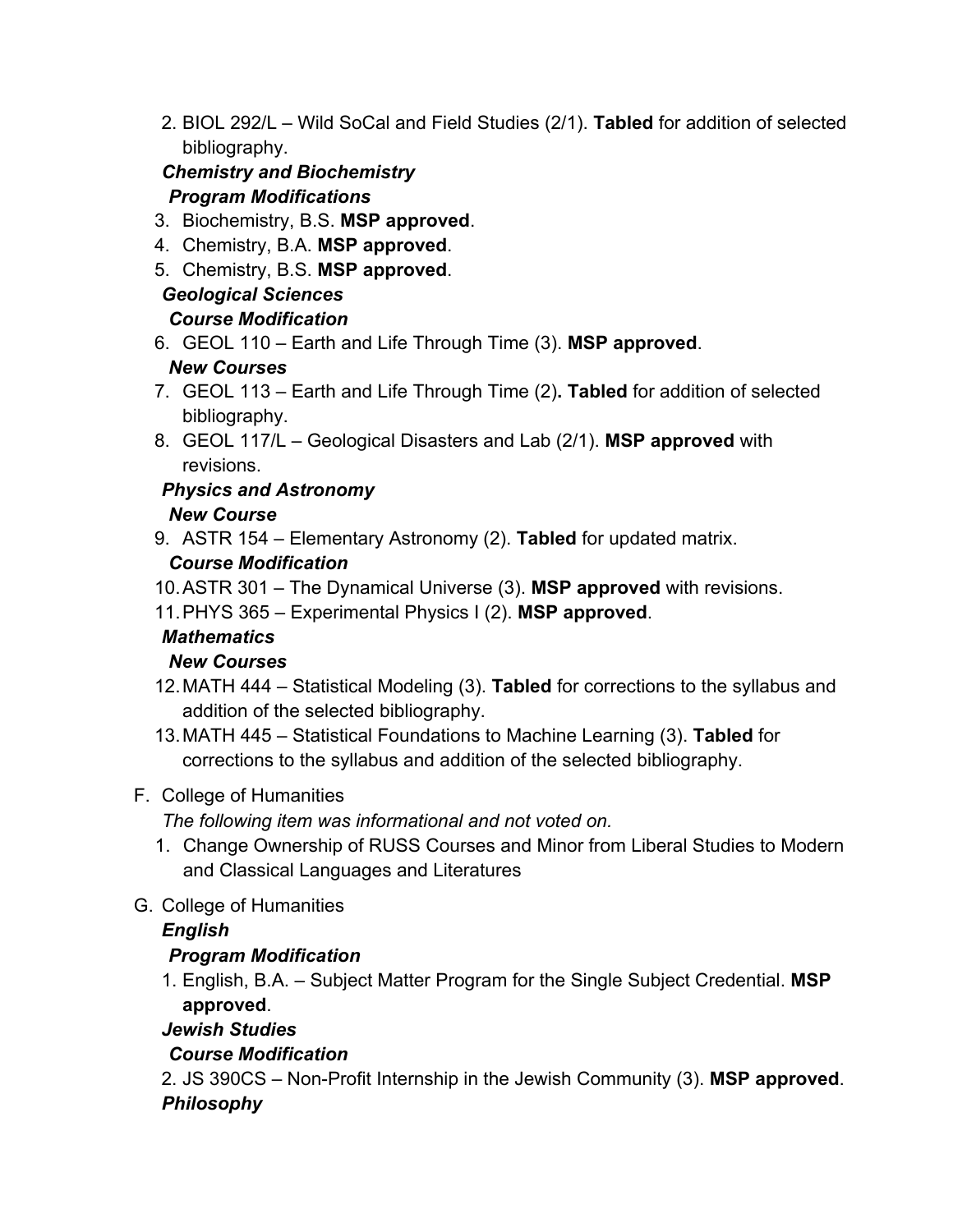#### *Program Modification*

- 3. Philosophy, B.A. Standard Major. **Tabled** for clarification of catalog copy. *New Course*
- 4. PHIL 240 Environmental Ethics (3). **Postponed** due to lack of time.

## *Liberal Studies*

#### *New Course*

5. SUST 240 – Environmental Ethics (3). **Postponed** due to lack of time.

#### *Program Modification*

6. Sustainability Minor. **Postponed** due to lack of time.

#### *Linguistics and TESL*

#### *New Courses*

- 7. LING 230 Forbidden Language: Swearing and Taboo Language (3). **MSP approved**.
- 8. LING 240 Language and Music (3). **MSP approved**.
- 9. LING 303 Human Language: Defining our Biological Identity (3). **Tabled** for assessment matrix.
- 10.LING 309 Language and Social Interaction (3). **MSP approved**.

#### *Course Modification*

11.LING 310 – Language and the Law (3). **MSP approved**.

The meeting was adjourned at 4:00 p.m.